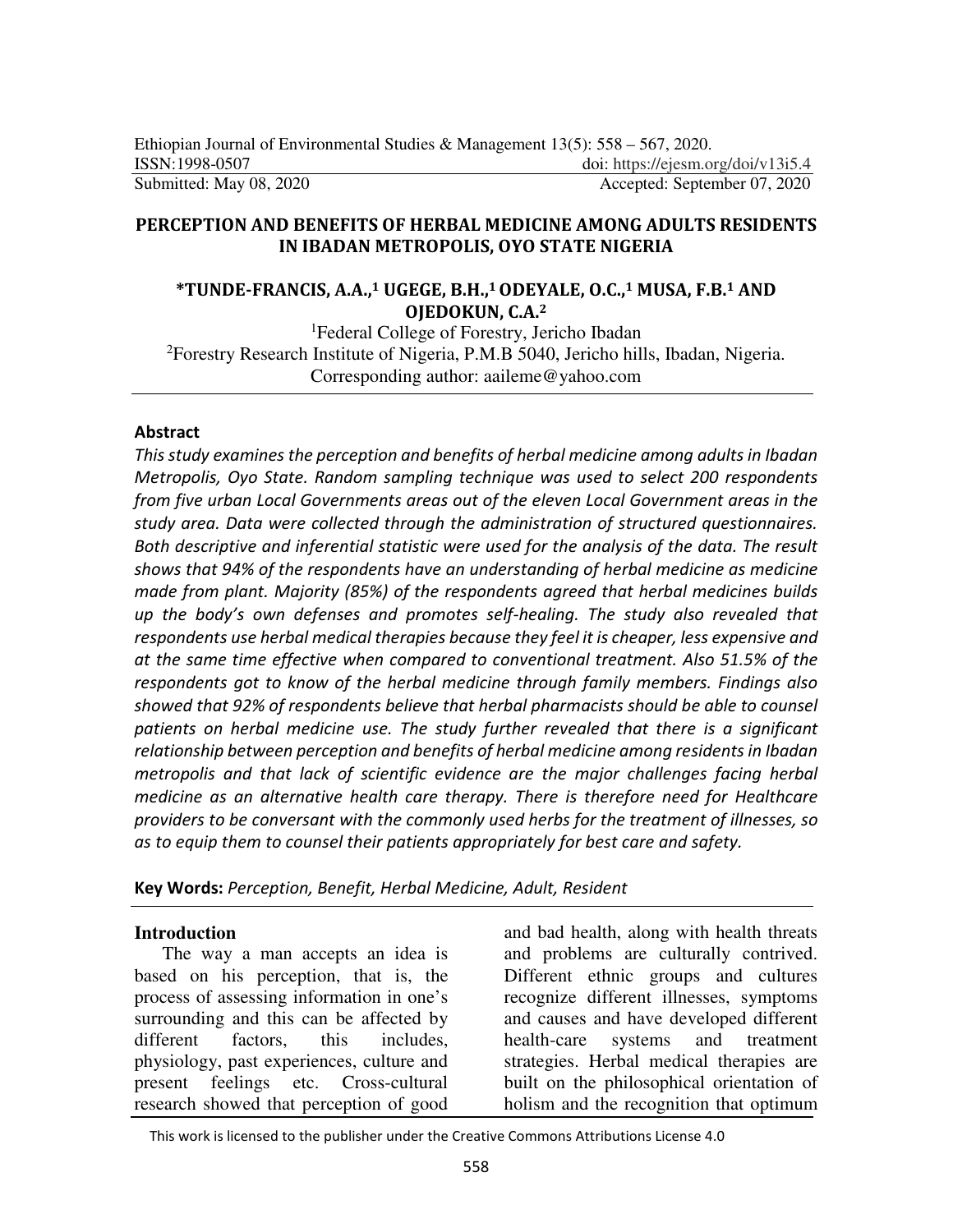interaction between the mind and spirit establishes harmony.

In the early traditional African society, the only available form of treatment of illnesses is what is now referred to as alternative medicine (traditional or herbal medicine) where our fore-fathers go into the forest or bushes around them to cut herbs to heal/cure various illnesses. Herbal medicines are plant based medicines made from different plant parts, examples; roots, leaves, flower or the whole plant. Each part can have different medicinal use and the many types of chemical constituents require different extraction method (National Institute of Medical Herbalists). Herbal medicine has become a growing area of health care therapy in both developed and developing countries. It is defined as any practice that is put forward as having the healing effects of medicine, but it is not founded on evidence gathered using the scientific method (Disabled world, 2015). It is estimated that 80% of the world's population representing four billion people living in the developing world rely on herbal medicinal products as a primary source of healthcare and traditional medical practice which involves the use of herbs as an integral part of the culture in those communities (Mukherjee, 2002; Bodeker *et al*., 2005; Bandaranayake, 2006). The increasing widespread use of herbal medicine has prompted the WHO to promote the integration of its use into the national health care systems of some countries. The goal of care extends beyond curing an illness to healing the client's psyche, spirit, body and even community (Davidson *et al*., 2008). It also recognizes the body's natural healing ability and acknowledges the role of life style choices and personal responsibility for wellbeing (Braun and Cohen, 2007).

Also herbal therapies may be less expensive and more readily available to the communities that use them. For example, herbal mixtures and herbal teas are usually prepared from locally sourced and available plant roots, barks and leaves by practitioners who are indigenes of these communities, thus, most herbal remedies may be obtained at little or no cost to the consumer and it is hawked all over cities by the brewers. Davidson *et al*. (2008) stated that flower essences, essential oils, herbs and dietary supplements tends to be far less expensive than most conventional pharmaceuticals. Some are even free, such as dietary and lifestyle modification and behavioral taboos. Also visits to practitioners are usually less expensive (Davidson *et al*., 2008), appointment is not difficult with them and there is no consultation fee charged.

Herbal medicine has its roots in every culture around the world, from the Greeks, to the Celts, the Romans to the Arabs, and the Chinese and even to the Indians. Western herbalism dates back to ancient Egypt, where records of garlic and juniper used for medicinal purposes were found from as early as 1700 B.C. By 100 B.C., the Greeks also developed a comprehensive philosophy of herbal medicine that relate different herbs to different temperaments, seasons and elements such as earth, air, fire and water. The Romans took the Greek theories of medicine and added to them, creating a wealth of medical practices, some of which are still used today (Health and Wellness, 2017).

The African continent is said to have a long history with the use of plants for medicinal purposes. And over 5,000 different species are known to occur in the forest regions alone, most of these have been used for several centuries in traditional medicine for the prevention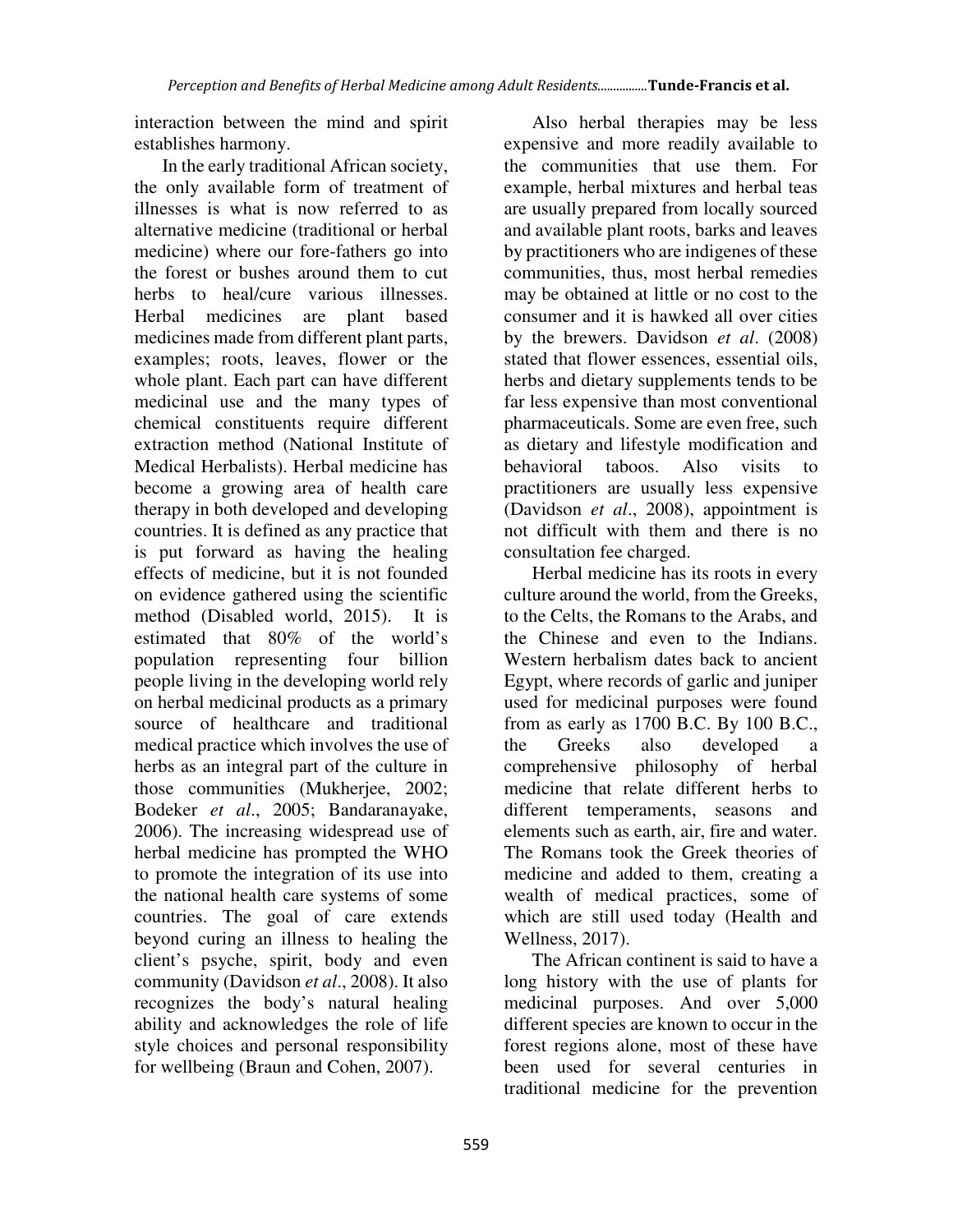and treatment of diseases, this is because traditional medicine is often part of the culture of the people that use it, and as a result it is closely linked to their beliefs (Lawal *et al*., 2009). It has also been reported that in Africa, traditional medicine is used for 80% treatment of health issues in place of primary healthcare, and in developing nations as a whole over one third of the population lack access to essential medicine (Kasilo *et al*., 2010).

Nigeria is a developing country with poor standard of living, poor health facilities, inadequate trained and qualified personnel and a high rate of poverty which has led to poor nutrition that has resulted to several diseases and loss of lives; people cannot easily access basic healthcare facilities, therefore many resort to the use of herbal medicines, since it is readily accessible and easily affordable (Abdulraheem *et al*., 2012). The most commonly used herbal medicines are concoctions known as 'agbo' among the people of the southwest geo-political zone, which Ibadan Oyo state falls into. Other perceived benefits of herbal medicines, includes reduced risk of side effects, that is, it may be safer to use overtime; it is also effective with chronic conditions; lower cost and widespread availability. Herbs are also available without a prescription- even some are home-grown like mint leaves, basil and aloe Vera. Therefore, this study aimed to assess the perceived benefits of herbal medicine among adults in Ibadan metropolis.

# **Materials and Methods**

# *Study Area*

The study was carried out in Ibadan metropolis, the capital of Oyo state in Southwest Nigeria, located on seven hills (average elevated 700 feet (200 meters) 100 miles (160 km) from the Atlantic coast. The 2006 National Population Census estimated the metropolis to be inhabited by 1.34 million people while the total population of Greater Ibadan was 2.55 million. Ibadan metropolis is made up of eleven local governments consisting of five urban areas and six semi-urban. For the purpose of this study the urban area is considered and they are Ibadan North, Ibadan Southeast, Southwest, Northeast and Northwest. The economic activities of Ibadan residents include agriculture, commerce, handcrafts, manufacturing and service industries. Ibadan has a tropical wet and dry climate with a lengthy wet season and relatively constant temperature throughout the course of the year. Ibadan is a forest site containing several ranges of hills, varying in elevation covered by the rain forest; the composition is basically the large tall crowned trees mixed with thick undergrowth. A greater percentage is grass and woodland soils, covered by loamy soils these also makes it easy for herbal medicine to thrive.

# *Method of Data Collection*

The target population for the study were adult between the ages of 20 years and above of both gender residents in Ibadan metropolis. A well-structured questionnaire was administered to elicit information from the respondents. Sampling technique was used for the study. At the first stage, five (5) Local Government areas (urban local government area was purposively selected from the eleven (11) Local Government areas that make up the metropolis). A total of 200 questionnaires were administered to the respondents.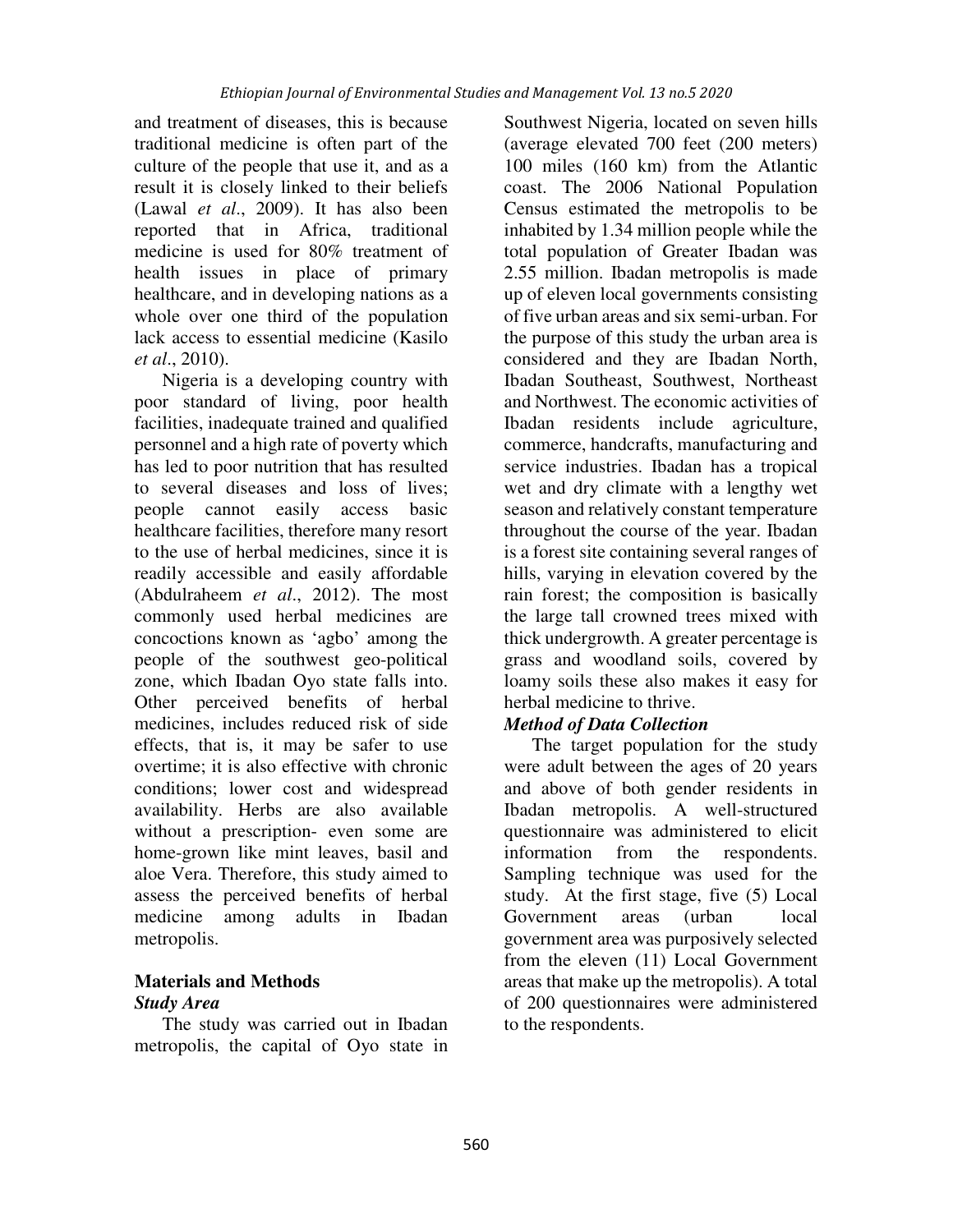## **Result and Discussion**  *Demographic Characteristics of the Respondents*

The table below shows that majority of the respondents 111(55.5%) were females, this revealed that females make use of herbal medicine in treating their ailment, this is in agreement with the findings of (Aagaard *et al*., 2017) that the use of herbs for health issues is very common among women and despite the vast numbers of evidence-based modern medicine, it is still preferred. Also in related studies in Nigeria, Fakeye *et al*. (2009) and Tamuno

*et al*. (2011) reported a high rate in the use of herbal medicine among pregnant women. This also corroborates with a Canadian interview (Westfall, 2003), which also found that women consider herbs to be safer because they are "milder", more "natural", "simpler", more "familiar" and caused fewer side effects. The results also show that most of the respondents 158(78.5%) had tertiary education this is an indication that a lot of elites now patronize herbal medical practitioners.

Table 1: Demographic characteristics of the respondents

| Variables                 | $\frac{1}{2}$ . Beinographic enargements of the respectively | Number | Percentage $(\% )$ |
|---------------------------|--------------------------------------------------------------|--------|--------------------|
| Age                       |                                                              |        |                    |
|                           | $20-30$ years                                                | 76     | 38                 |
|                           | $31-40$ years                                                | 56     | 28                 |
|                           | $41-50$ years                                                | 36     | 18                 |
|                           | $51-60$ years                                                | 15     | 7.5                |
|                           | $61-70$ years                                                | 9      | 4.5                |
|                           | 71 years and above                                           | 8      | $\overline{4}$     |
|                           | Total                                                        | 200    | 100                |
| Gender                    | Male                                                         | 89     | 44.5               |
|                           | Female                                                       | 111    | 55.5               |
|                           | Total                                                        | 200    | 100                |
| <b>Marital Status</b>     | Married                                                      | 103    | 51.5               |
|                           | Single                                                       | 86     | 43                 |
|                           | Widow/Widower                                                | 6      | 3                  |
|                           | Divorce/Separated                                            | 5      | 2.5                |
|                           | Total                                                        | 200    | 100                |
| <b>Educational Status</b> | Primary school certificate                                   | 21     | 10.5               |
|                           | <b>SSCE/WASCE</b>                                            | 22     | 11                 |
|                           | <b>OND</b>                                                   | 37     | 18.5               |
|                           | HND/BS.c                                                     | 72     | 36                 |
|                           | <b>Masters</b>                                               | 48     | 24                 |
|                           | Total                                                        | 200    | 100                |
| Religion                  | Christianity                                                 | 152    | 76                 |
|                           | Islam                                                        | 48     | 24                 |
|                           | Total                                                        | 200    | 100                |
| Occupation                | <b>Students</b>                                              | 64     | 32                 |
|                           | Civil servant                                                | 85     | 42.5               |
|                           | Trader/Self-employed                                         | 41     | 20.5               |
|                           | Unemployed                                                   | 10     | $\overline{5}$     |
|                           | Total                                                        | 200    | 100                |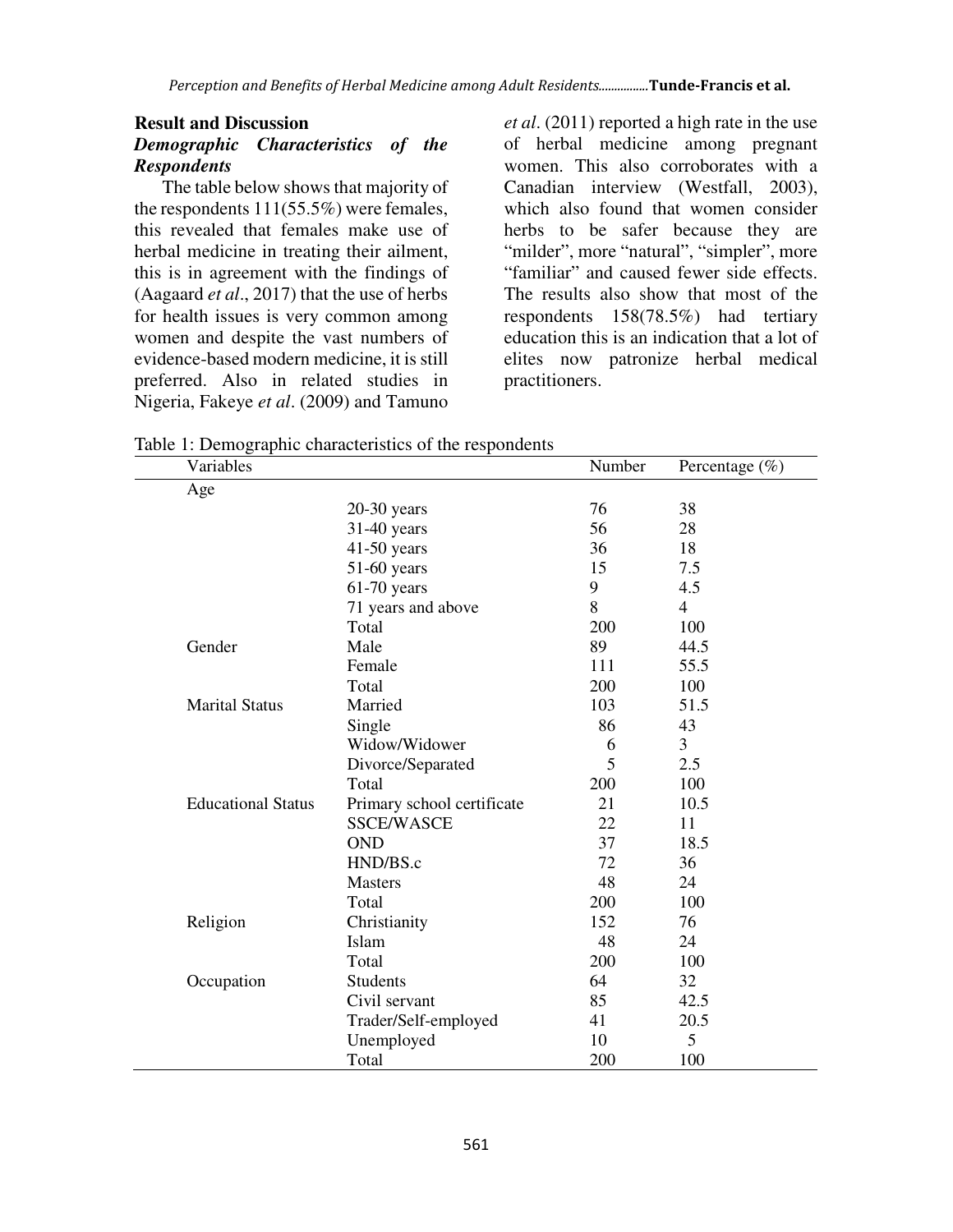## *Perception of Herbal Medicine*

Table 2 revealed that majority 188(94%) of the respondents understood that herbal medicine is made from plant, while just  $(12.6\%)$  say it is concoction from herbalist. This finding corroborates the definition provided by National Institute of herbal medicine, 2009 that herbal medicines are plant based medicine made from different plants parts. It also

corroborates Adesina (2014) findings, that herbal medicine which is an aspect of alternative medicine is a cultural gem of various communities around the world and encompasses all kinds of folk medicine, unconventional medicine and indeed any therapeutic method that had been handed down by a traditional, community or ethnic group.

| Understanding of herbal medicine           |                                    | Frequency | Percentage $(\% )$ |
|--------------------------------------------|------------------------------------|-----------|--------------------|
| Medicine made from Plant                   |                                    | 188       | 94                 |
| Concoction from a herbalist                |                                    | 12        | 6                  |
| Total                                      |                                    | 200       | 100                |
| Some commonly used herbs in the study area |                                    |           |                    |
| Herbs                                      | uses                               |           |                    |
| Lemon grass                                | malaria                            |           |                    |
| Mango leaf                                 | malaria                            |           |                    |
| Neem leaf                                  | malaria                            |           |                    |
| Ginger                                     | Reduce symptom of colds and chills |           |                    |
| Cashew bark                                | cough                              |           |                    |
| Cloves (kanafuru)                          | toothache and mouth infection      |           |                    |
| Alligator pepper                           | diabetes                           |           |                    |
| Moringa leaf                               | diabetes                           |           |                    |
| Allium sativum (garlic bulb)               | asthma                             |           |                    |
| Basil (scent leaf)                         | Stomach pain and dysentery         |           |                    |
| Bitter leaf                                | Lower sugar content and for pile   |           |                    |

Table 2: Perception of Herbal medicine

# *Choice of Herbal Medicine over Conventional Medicine*

Table 3 shows the respondents various reasons for the choice of herbal medicines over conventional medicine. 81.5% of respondents were disappointed that conventional treatment is not working, a total of 154 (77%) think herbal medicine is more in keeping with one's belief and inner self , 75.5% believe that conventional treatment is too toxic, while 71.5% are just trying anything that can help. This result is in line with the findings of Adefolaju (2014), he reported that, Nigerians, have a deep belief and reliance on traditional medicine, hence about 80 per cent of the population use it almost

exclusively while about 95 per cent use it concurrently with western medicine, because to the Nigerian, traditional medicine treats the entire individual rather than one aspect of him or just his disease, this is also in agreement with the reports of World Health Organization (2005), that traditional medicine have diverse health practices, approaches, knowledge and beliefs incorporating plant, animal and/or mineral based medicines, spiritual therapies, manual techniques and exercises applied singularly or in combination to maintain well-being as well as to treat, diagnose or prevent illness.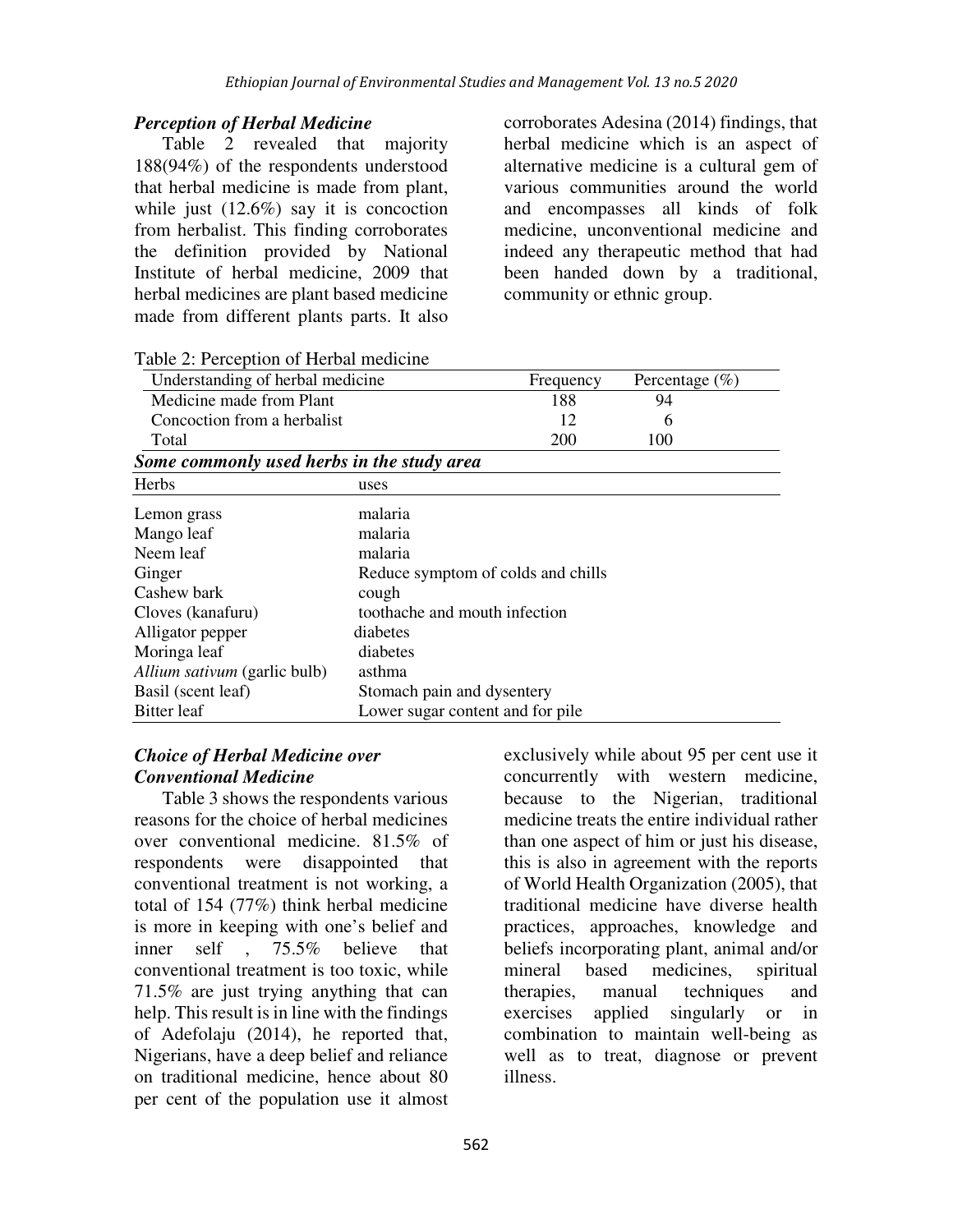*Perception and Benefits of Herbal Medicine among Adult Residents................***Tunde-Francis et al.**

|                | Table 9. Choice of herbar meaterne over conventional meaterne |              |               |      |  |  |  |  |
|----------------|---------------------------------------------------------------|--------------|---------------|------|--|--|--|--|
| S/N            | Items                                                         | YES          | NΟ            | Mean |  |  |  |  |
|                | You were disappointed that conventional                       | $37(18.5\%)$ | 163(81.5%)    | 1.82 |  |  |  |  |
|                | treatment is not working                                      |              |               |      |  |  |  |  |
|                | Conventional treatment is too toxic                           | 49(24.5%)    | $151(75.5\%)$ | 1.76 |  |  |  |  |
|                | You think herbal medicine is more in keeping                  | 46(23%)      | 154(77%)      | 1.77 |  |  |  |  |
|                | with your belief and your inner self                          |              |               |      |  |  |  |  |
| $\overline{4}$ | You are just trying anything that can help                    | 57(28.5%)    | 143(71.5%)    | 1.72 |  |  |  |  |

Table 3: Choice of herbal medicine over conventional medicine

#### *Reasons for Using Herbal Therapies*

Table 4 shows other reasons for deciding to use herbal therapies. It was discovered that over 5,000 different species of plants are known to occur in the forest regions alone, most of these have been used several centuries for the prevention and treatment of diseases, this is because traditional medicine is often

part of the culture of the people that use it, and as a result it is closely linked to their beliefs. Okeke *et al*. (2006). Also about 85% of Nigerians are known to use and consult traditional medicine practitioners for health care, social and psychological benefits, because of poverty and dissatisfaction with conventional medical care (Jaiyeoba, 2004).

Table 4: Reasons for using herbal therapies

| S/N | Items                                                  | Frequency | Percentage % |
|-----|--------------------------------------------------------|-----------|--------------|
|     | Because it is natural compare to conventional          | 28        | 14           |
|     | treatment                                              |           |              |
|     | Because they have more of the phytochemicals           | 16        | 8            |
| 3   | Cheaper                                                | 35        | 17.5         |
| 4   | Conventional drugs are too expensive                   | 24        | 12           |
| 5   | Herbal is mixed with conventional drugs*               | 12        | 6            |
| 6   | Herbal medicine is less expensive and at the same time | 32        | 16           |
|     | effective                                              |           |              |
|     | I did not want to take drug                            | 10        | 5            |
| 8   | I was forced to use it                                 | 11        | 5.5          |
| 9   | I have strong belief in natural medicine compare to    | 12        | 6            |
|     | chemicals                                              |           |              |
| 10  | Recommended by older adult                             | 9         | 4.5          |
| 11  | To boost the immune system                             |           | 5.5          |
|     | Total                                                  | 200       | 100          |

# *Perceived Health Benefit of Herbal Medicine*

Table 5 shows the perceived benefit/health of herbal medicine to users in Ibadan metropolis. Majority, 95% of the respondents agreed that it relieves symptoms they are having, 79.5% of the respondents agreed that it improves psychological/emotional wellbeing (hope, optimism).Furthermore, 78.5% of

respondents indicated that it enables them to relax , sleep and relieve the symptoms of the illness ,72% of the respondents agreed that they are taking it as a means of doing everything possible to fight the illness, 61.5% of respondents agreed that it improves physical well-being, and 56.5% of the respondents agreed that it boosts body's ability to fight disease This findings corroborates with the studies of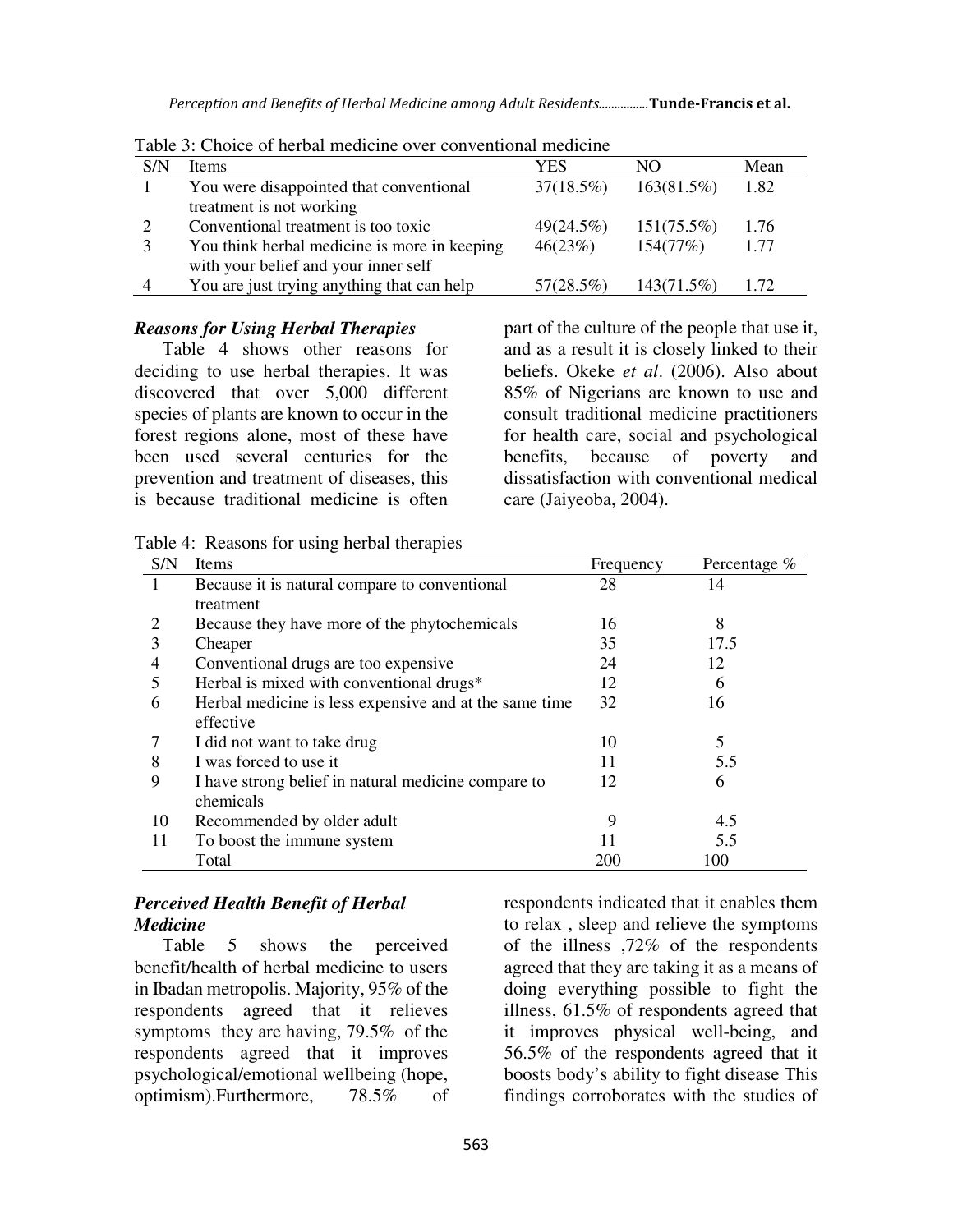Chitty (2009), Hoslt *et al*. (2009), and Fakeye *et al*. (2009) that people use herbal medicine because of the perception that, it is a safe alternative to conventional pharmaceuticals. Moreover, Darcy Cowan in Scepticon (2012) opined that people also turn to herbal medicine because they are dissatisfied with the care they received from mainstream/conventional/western medicine, especially among those with terminal disease or chronic illness. The findings also showed that majority of respondents agreed that they will use herbal medicine again for their illness or recommend it to someone with same illness. It was also discovered that residents come to know of the herbal medicine they are using/have used through family members, friends and through advertisements in media. This is well supported by the findings of Abel and Busia (2005) in their research that, over the centuries, the indigenous people of the world have developed sophisticated social systems and traditional healers have acquired and compiled knowledge regarding the use of medicinal plants which has been disseminated from generation to generation this finding is also in line with the previous studies by Oshikoya and Senbanjo *et al*. (2008), which stated that the knowledge of traditional medicine is passed from parents to their children, spouses, relatives and friends.

Table 5: Perceived benefit/health benefit of herbal medicine

| S/N            | Items                                           | YES        | NO.          | Mean |
|----------------|-------------------------------------------------|------------|--------------|------|
|                | it directly heals your illness                  | 105(52.5%) | 95(47.5%)    | 1.53 |
| 2              | it boosts your body's ability to fight disease  | 113(56.5%) | 87(43.5%)    | 1.57 |
| 3              | it allows you to relax and sleep                | 157(78.5%) | 43(21.5%)    | 1.79 |
| $\overline{4}$ | it relieves symptoms of conventional treatment  | 190(95%)   | $10(5\%)$    | 1.95 |
|                | which you are receiving                         |            |              |      |
| 5              | it relieves the symptoms of the illness         | 157(78.5%) | 43(21.5%)    | 1.79 |
| 6              | it improves psychological/emotional wellbeing   | 159(79.5%) | $41(20.5\%)$ | 1.80 |
|                | (hope, optimism)                                |            |              |      |
|                | to do everything possible to fight the illness* | 144(72%)   | 56(28%)      | 1.72 |
| 8              | it improves ones' physical well being           | 123(61.5%) | 77(38.5%)    | 1.62 |

### *Problems/challenges Confronting the Use of Herbal Medicine as an Alternative Health Care Therapy*

Table 6 shows the problems/ challenges faced by herbal medicine as an alternative health care therapy, among residents in Ibadan metropolis. Majority, 92% of the respondents agreed that herbal pharmacists should be able to counsel patients on herbal medicine use, a total of 67.5% of the respondents believe that lack of scientific evidence is a barrier towards herbal medicine use while 66% of the respondents believe that it is important to consult a healthcare provider/Professional before using herbal medicine; a good number of respondents, 54% precisely also believe that the concern of legal issues is a barrier towards herbal medicine use. Another 8.5% of the respondents believe herbal medicine is not appropriate treatment for any disease. It is important to consult a healthcare provider/professional before using herbal medicine, this agrees with the opinion of a one-time minister of health in Nigeria who said that, the inability of alternative medicine practitioners to scientifically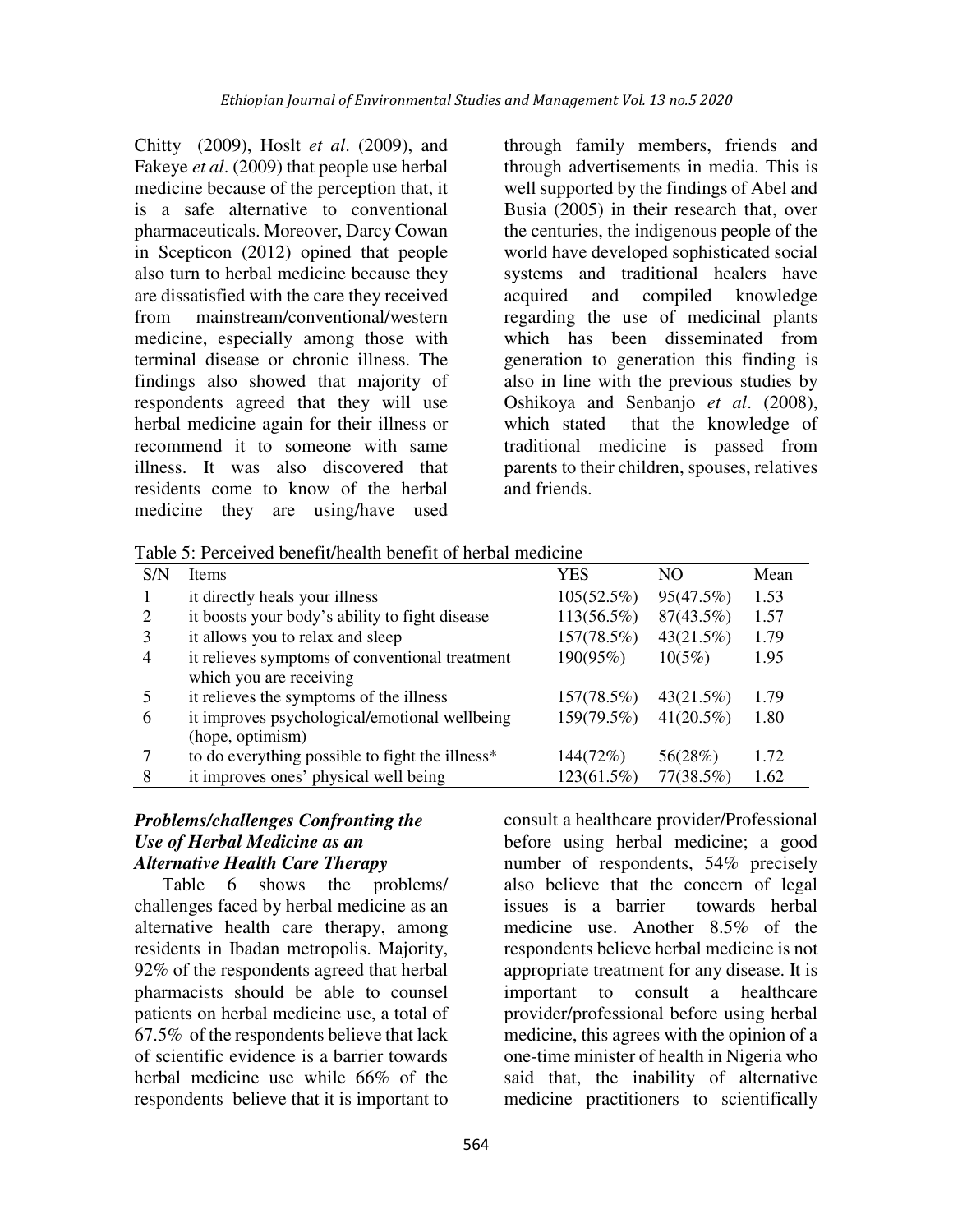diagnose diseases pose a great challenge towards the acceptability of herbs for the treatment of diseases (Okakwu, Guardian Newspaper, 2014). Chen (2005), reported that a good number of herbal medicine users take it concurrently with conventional medicine. However, some patients who use herbal products are reluctant to disclose its use to their doctors either due to criticism or because the physician failed to ask (Chang *et al*., 2007).

Table 6: Problems/challenges confronting the use of herbal medicine as an alternative health care therapy

| S/N            | <b>ITEMS</b>                                | <b>SA</b>   | А            | <b>SD</b>    | D         | Mean | S.D   | Ranking         |
|----------------|---------------------------------------------|-------------|--------------|--------------|-----------|------|-------|-----------------|
|                | I believe that herbal medicine has fewer    | 43(21.5%)   | 114(5%)      | $13(6.5\%)$  | 30(15%)   | 2.85 | .928  | 2 <sup>nd</sup> |
|                | side effect than Conventional medicine      |             |              |              |           |      |       |                 |
| 2              | I believe that herbal medicine is a         | $15(7.5\%)$ | 35(17.5%)    | 62(31%)      | 88(44%)   | 1.89 | .952  | 6 <sup>th</sup> |
|                | threat to public health                     |             |              |              |           |      |       |                 |
| 3              | I believe that it is important to consult a | 52(26%)     | $80(40\%)$   | $20(10\%)$   | 48(24%)   | 2.68 | 1.106 | 4 <sup>th</sup> |
|                | healthcare provider Professional before     |             |              |              |           |      |       |                 |
|                | using herbal medicine                       |             |              |              |           |      |       |                 |
| $\overline{4}$ | I believe that lack of scientific evidence  | 48(24%)     | $87(43.5\%)$ | $17(8.5\%)$  | 48(24%)   | 2.68 | 1.089 | 3 <sup>rd</sup> |
|                | is a barrier towards herbal medicine use    |             |              |              |           |      |       |                 |
| 5              | I believe that the concern of legal         | 24(12%)     | 84(42%)      | $27(13.5\%)$ | 65(32.5%) | 2.34 | 1.058 | 5 <sup>th</sup> |
|                | issues is a barrier towards herbal          |             |              |              |           |      |       |                 |
|                | medicine use                                |             |              |              |           |      |       |                 |
| 6              | I believe that herbal pharmacists should    | 75(37.5%)   | 109(54.5)    | 6(3%)        | $10(5\%)$ | 3.25 | .740  | 1 <sup>st</sup> |
|                | be able to counsel patients on herbal       |             | $\%$         |              |           |      |       |                 |
|                | medicine use                                |             |              |              |           |      |       |                 |
|                | I believe herbal medicine is not            | $17(8.5\%)$ | 23(11.5%)    | 62(31%)      | 98(49%)   | 1.80 | .953  | 7 <sup>th</sup> |
|                | appropriate treatment for any disease       |             |              |              |           |      |       |                 |

The table below shows a high perception of usage of herbal medicine among residents in Ibadan metropolis (Df  $= 198$ , N = 200, r = .593\*, P < 0.05). Based on this there is a significant relationship between perception and use of herbal medicine among residents in Ibadan metropolis

Table 6: PPMC summary table showing the relationship between perception and usage of herbal medicine

| <b>Variables</b>                  |     | Mean    | Std. Dev         | - dt |         |      |
|-----------------------------------|-----|---------|------------------|------|---------|------|
| Perception of herbal medicine 200 |     |         | 45.6350 11.26795 |      |         |      |
| Use of herbal medicine            | 200 | 41.7250 | 8.88109          | 198  | $.593*$ | -038 |

#### **Conclusion and Recommendation**

The use of herbal medicine continues to expand rapidly across the globe with many people now resorting to the use of herbal medicine for the treatment of various health challenges. This study indicates that perception of herbal medicine is a function of the following factors; physiology, past experiences, culture and present feelings. Most users perceived that herbs were efficacious, and in some instances, more efficacious than conventional medicines. It also revealed that most women including pregnant women make use of herbal medicine. The elites/educated also make use of herbs because they believe that herbal medicines are made from plants. Therefore, knowing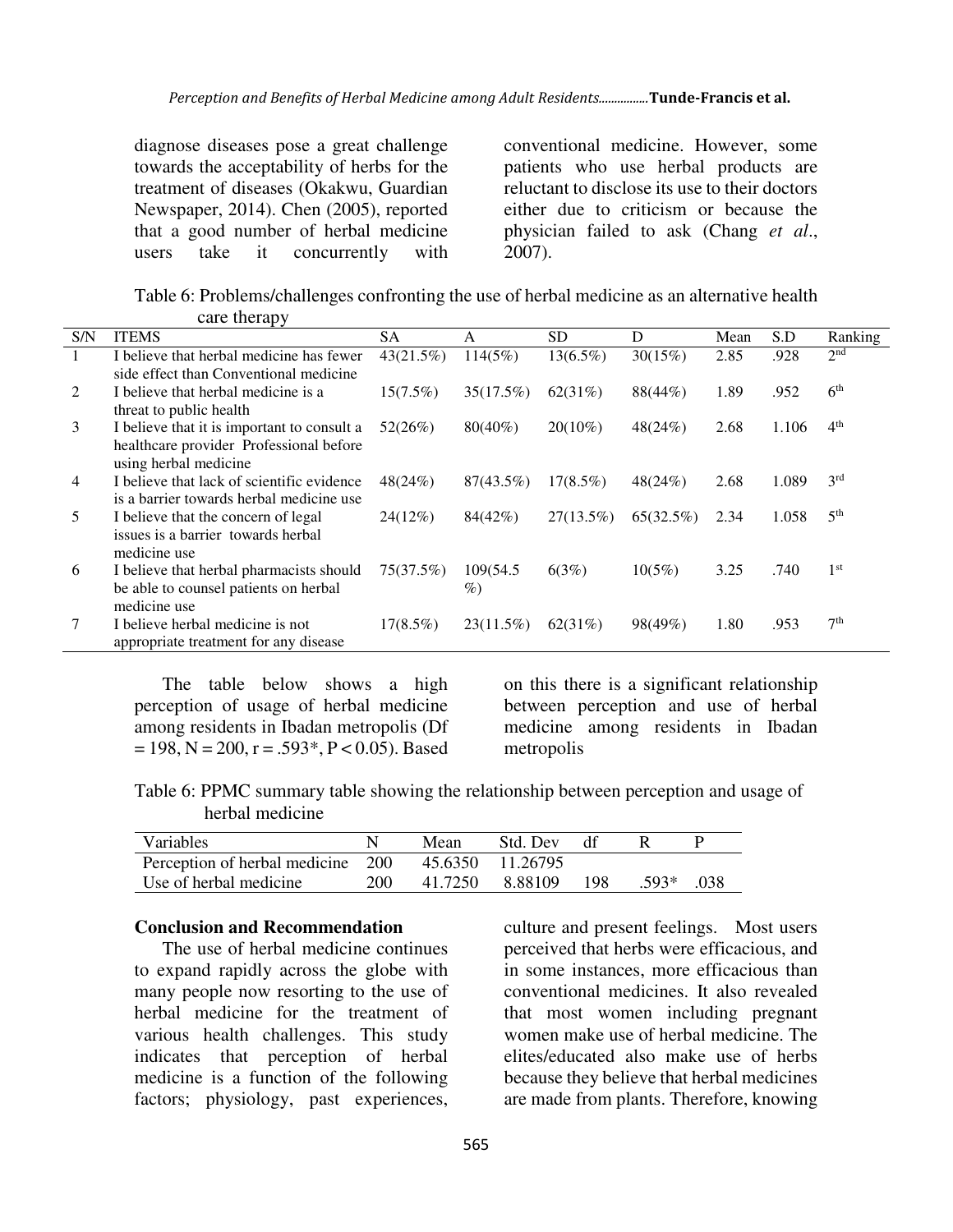how people perceive herbal medicine, can help professional healthcare practitioners understand why people prefer to take or not to take herbal medications. Since perception may be a major contributing factor influencing the sustained and increasing popularity of herbs. There is need for relevant regulatory authorities to put in place appropriate measures for proper checks and balances for safety of usage.

# **References**

- Aagaard, S.K., Larsen, A., Andreasen, M.F., Uldbjerg, N. and Bor, P. (2017). Use of complementary and herbal medicine in the general population and among pregnant women. *Ugeskr Laeger*, 179(5): V0816058.
- Abel, C. and Busia, K. (2005). An exploratory ethnobotanical study of the practice of herbal medicine by the Alan people of Ghana. *Alternative Medicine Review*, 10(2): 112-122.
- Abdulraheem, I.S., Olapipo, A.R. and Amodu, M.O. (2012). "Primary health care services in Nigeria: Critical issues and strategies for enhancing the use by the rural communities", *Journal of Public Health an Epidemiology*, 4:5-13.
- Abubakar, U.S., Osodi, F.A., Aliyu, .I., Jamila, G.A., Saidu, S.R., Fatima, S.S., Sani, S.I., Ahmad, S.A. and Isoken, B.G. (2016). Thee use of traditional medicine among Bayero University community Kano. *Journal of Medicinal Plants Studies*, 4(6): 23- 25.
- Adefolaju, T. (2014). Traditional and Orthodox Medical Systems in Nigeria: The Imperative of a Synthesis. *American Journal of Health Research*, 2(4): 118-124. doi: 10.11648/j.ajhr.20140204.13
- Adesina, S.K. (2013). Traditional Medical Care in Nigeria: Online Nigeria Daily

News. Accessed on:  $17<sup>th</sup>$  January, 2014 at www.onlinenigeria.com

- Adelekan, I.O. (2016). Ibadan Diagnostic Report, Working paper No. 4 Urban Ark Ibadan University
- Bandaranayake, W.M. (2006). "Quality control, screening, toxicity, and regulation of herbal drugs,'' in *Modern Phytomedicine. Turning Medicinal Plants into Drugs* eds Ahmad I., Aqil F., Owais M. (Weinheim: Wiley-VCH GmbH & Co. KGaA;) 25–57. 10.1002/9783527609987.ch2
- Bodeker, C., Bodeker, G., Ong, C.K., Grundy, C.K., Burford, G. and Shein, K. (2005). *WHO Global Atlas of Traditional, Complementary and Alternative Medicine*. Geneva, Switzerland: World Health **Organization**
- Braun, L. and Cohen, M. (2007). Herbs and natural supplements. An evidence based guide. Sidney: Elsevier.
- Chang, H.Y., Wallis, M. and Tiralongo, E. (2006). "Use of Complementary and Alternative Medicine among people living with diabetes: Literature Review". *Journal of Advanced Nursing*, 58(4): 307-319.
- Chen, H.M. (2005). "Characteristics of patients using Complementary and Alternative Medicine combined with Conventional Medicine in primary care", *Taipei City Medical Journal*, 2(3): 278-285.
- Chitty, A. (2009). Review of evidence, Complementary therapies in pregnancy. NCT New Digest, 46 (April), 20-26.
- Davidson, M.R., London, M.L. and Ladewig, P.A. (2008). Maternal newborn nursing and women's health across the life span. Upper Saddle River, New Jersey: Pearson Education Inc.